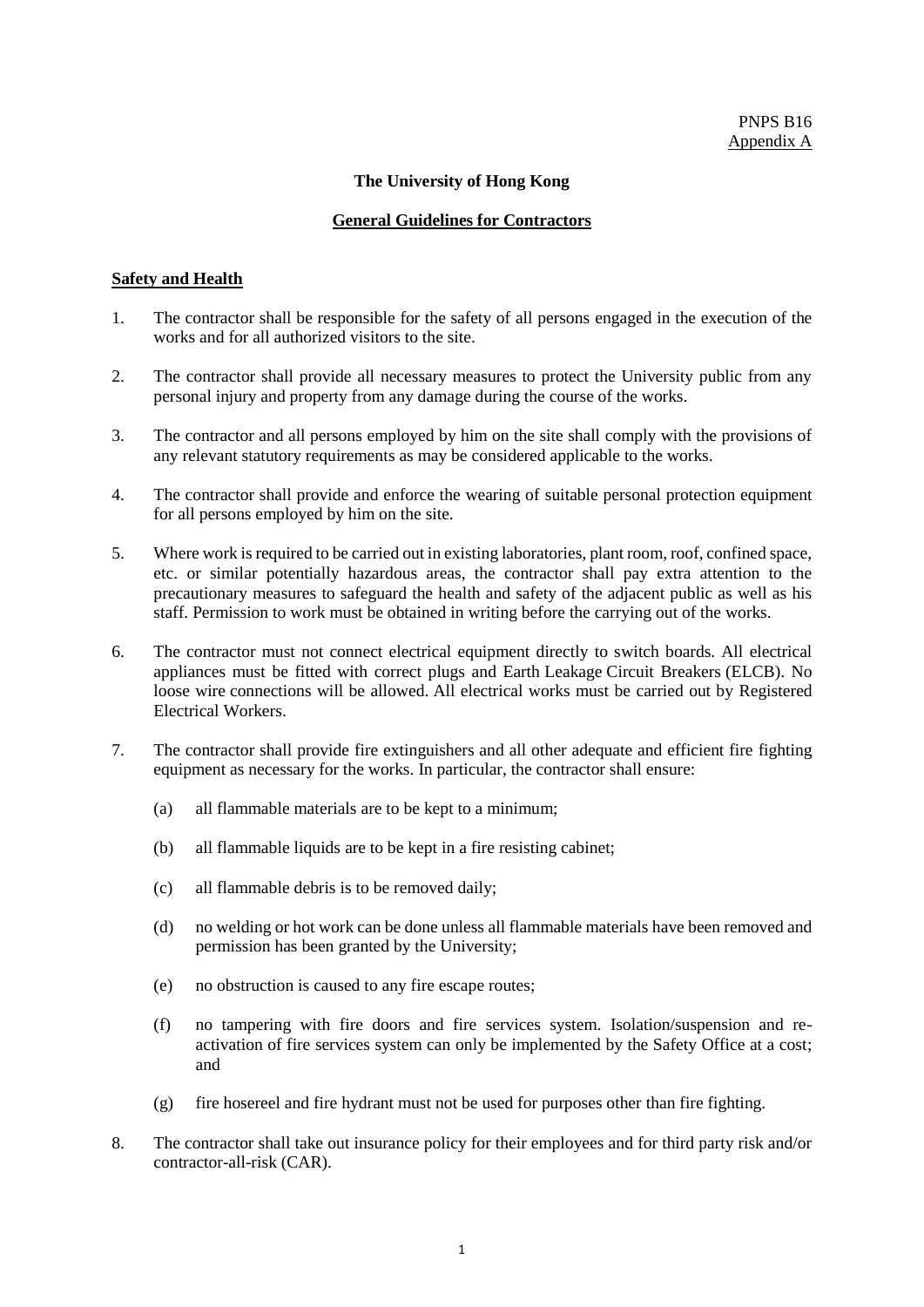# **Environment**

- 9. Where applicable, the contractor shall ensure sufficient and good quality hoardings to demarcate the work site, equipment storage area or waste collection area.
- 10. The contractor shall arrange his work programme to minimize nuisance, noise, dust or any other disturbance or inconvenience caused to the University users, neighboring properties and traffic.
- 11. Should the works cause suspension to utility supplies or fire services systems, the contractor must give a 5-day advance notice to the University for approval.
- 12. All plants and equipment used by the contractor shall be operated and maintained in such a manner so as to minimize the emission of smoke and fumes, and shall be effectively "sound reduced".
- 13. The contractor shall take every reasonable care and precaution to protect and preserve all existing trees and vegetation within or adjacent to the work site.
- 14. Where applicable, the following restrictions with respect to the selection of materials shall be imposed on the contractor:
	- (a) Partitions and temporary fencing shall be made from reusable materials.
	- (b) All carpets and furniture shall be formaldehyde free before installation.
	- (c) Paints, glues and other materials shall only produce minimal solvent release to the environment.
- 15. The contractor and his employees shall only use toilet facilities as designated which shall be cleaned by the contractor at least twice per day. In case that temporary latrines are adopted, the latrines must be emptied daily if not connected to foul disposal pipes, and cleared away on completion of works.

## **Traffic and Parking**

- 16. The contractor must obtain prior approval from the Security & Parking Unit of Estates Office (Tel. No. 3917 2887) when heavy goods/duty vehicle is used on the campus for transportation purpose etc.
- 17. The contractor is to ensure all vehicles employed by him in connection with the works must observe the 15 km per hour speed limit when traveling on the campus.
- 18. The contractor may apply for 'Contractor Parking Label' for parking his vehicles (private car and light goods vehicle only) in accordance with the Council's Regulations Governing Traffic and Parking on University Estates.

#### **Waste / Storage Management**

- 19. The contractor shall be responsible for:
	- (a) the prompt removal of all rubbish, disused shoring, packing, crates, etc. during the progress of the works regardless of the source;
	- (b) storing his materials, tools and equipment at a location designated by the University;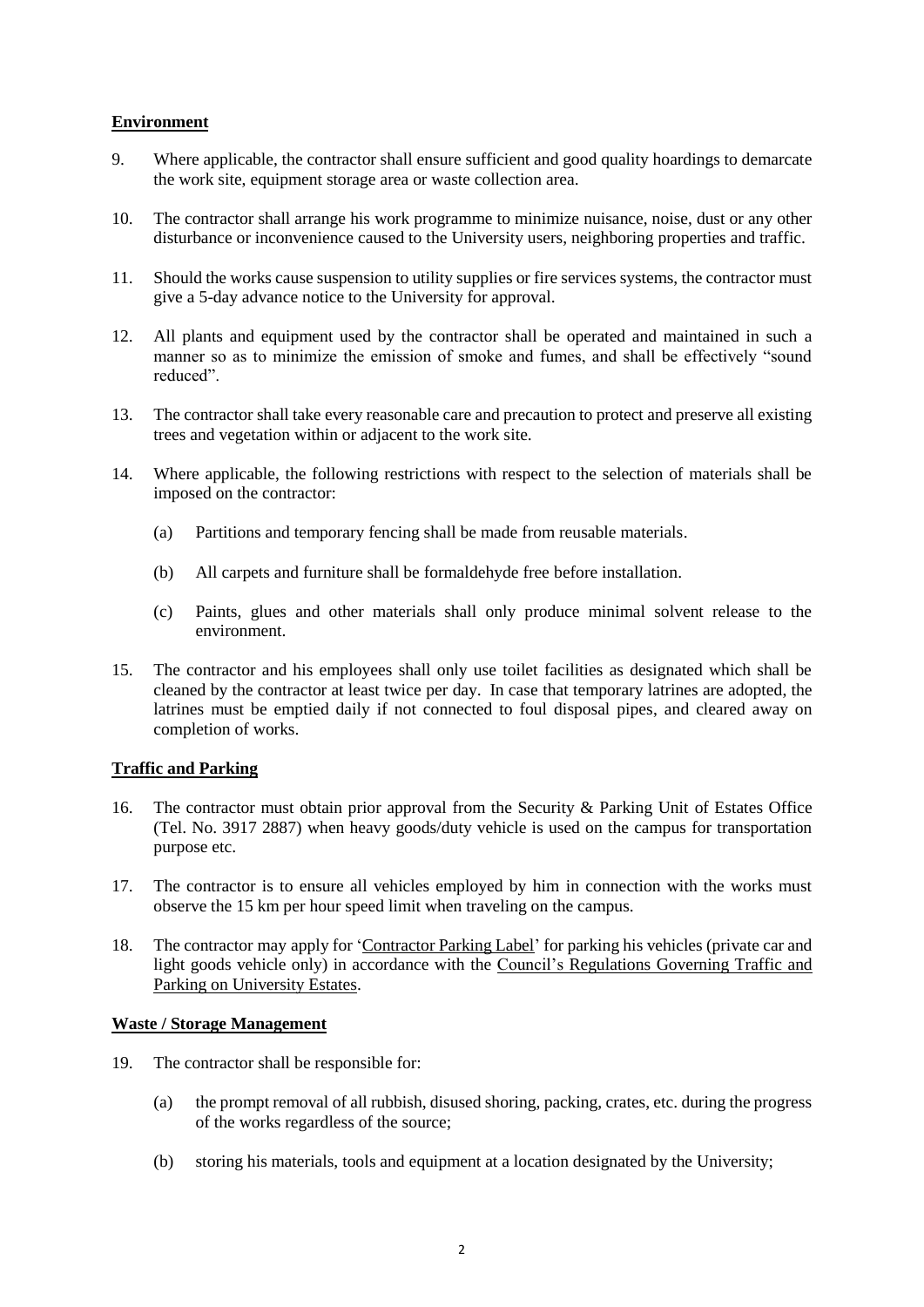- (c) keeping all existing surface channels and drains clear of all silt, mud etc. at all times; and
- (d) ensuring that no litter, debris, rubbish, food waste, etc., is deposited within the site or on the University campus, except if these items are properly deposited at designated refuse collection points and food and drink containers within the site.

Failing which, a financial penalty will be imposed which shall be deducted from the monies due or which become due to the contractor.

- 20. Incineration of any kind, including rubbish, is prohibited on site.
- 21. The contractor is to ensure that no debris will be accumulated or dumped illegally and shall be bound by all restrictions imposed on the disposal of public fill or construction and demolition waste by the relevant authorities. The contractor shall produce trip-ticket or other documents for inspection by the University to this effect.

## **Inclement Weather**

- 22. Any works executed during inclement weather, unless specifically directed otherwise by the University, shall be at the contractor's own discretion and risk.
- 23. The contractor shall take all necessary steps and precautions at his own expense to protect all of the works and external scaffolds etc. from the effects of heavy rain or strong wind.
- 24. The contractor shall provide earth bunds or sandbag barriers etc. to protect the works and adjoining property from being washed out during typhoon or heavy rain.

#### **Reporting**

- 25. The contractor shall forthwith report the following to the University and submit a preliminary report to the University within 24 hours and a comprehensive report within 7 days upon the University's request :
	- (a) any accident, injury or dangerous incident that occurred on the site;
	- (b) any inspection by Labour Department or Fire Services Department; and
	- (c) any incident which may be of University's interest and/or have implication on the University's image.

### **Conduct and Discipline**

- 26. The contractor shall not employ illegal immigrants and shall take all precautions against illegal immigrants gaining access to or remaining at the site.
- 27. According to the Construction Workers Registration Ordinance, the University is a public body. All contracting works including maintenance services must be carried out by registered construction workers. All contractor workers should be able to produce their Construction Worker Registration card when they work on the University campus.
- 28. The contractor shall provide a 24 hour emergency contact telephone number and the worker list with Construction Workers Registration Number to the University. The contractor is to ensure a 'Work Notice (SF-001)' containing the above information be posted at the entrance of the site for easy identification by the University public.